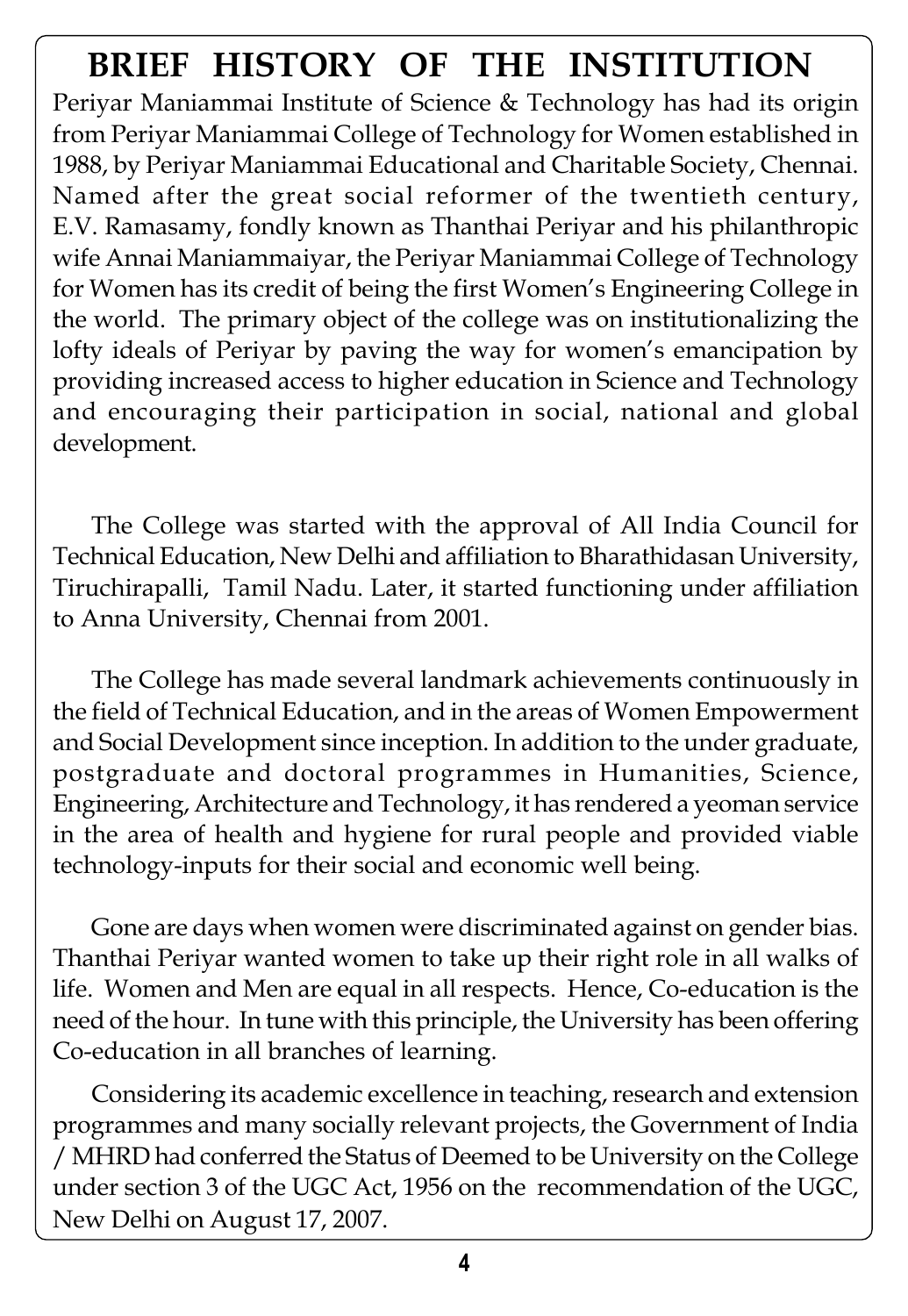The Periyar Maniammai Institute of Science & Technology is located on a land area of 216 acres, which once were barren and dry and unfit for human habitation and agricultural cultivation in a typically rural area. This land has been transformed into a land of thick foliages, green vegetation and a technology-hub. It is an energy efficient pollution-free, zero waste and well-laid campus with an ambience for learning. By its location, the campus offers an ideal environment for teaching, research and living. Though situated in a rural setting it has all the advantages of any urban location.

The Institution is situated at 10 km towards west from Thanjavur and 45 km on the east from Tiruchirapalli and is easily accessible by road, rail and air. The institution has got accreditation from NBA since 1998 for selected courses. Further the Institution has got NAAC accreditation. The Institution has also implemented the innovative examination pattern inline with European Credit Transfer and Accumulation System (ECTS).

Periyar Maniammai Institute of Science & Technology is providing high quality education at Undergraduate, Postgraduate and Doctoral levels in an environment that promotes innovation and creativity, scholarly pursuits by creating state-of-the-art infrastructure, employing competent faculty and committed support staff, world-class instructional and learning facilities, all driven by its values. It will reach out to the un-reached, explore new avenues of education to fulfill the knowledge and skill needs of the Nation, particularly of industries, business and social sectors.

Periyar Maniammai Institute of Science & Technology shall be alive to the changing socio, techno-economic needs of the nation, and with its futuristic outlook will deliver education that works and emerges as an institution of national importance. In appreciation of the fact that the Universities are one of society's key institutions available today to respond to changing societal imperatives, Periyar Maniammai Institute of Science & Technology has worked on new road maps and made appropriate changes in the role, based on intelligent redesign of its offerings and enhancement of quality of its service, including the quality of the total experience of its scholars and teachers and stake-holders. It shall investigate and solve the most challenging, fundamental problems in many fields of science and technologies in a singularly congenial, interdisciplinary atmosphere, while producing outstanding graduates to become creative.